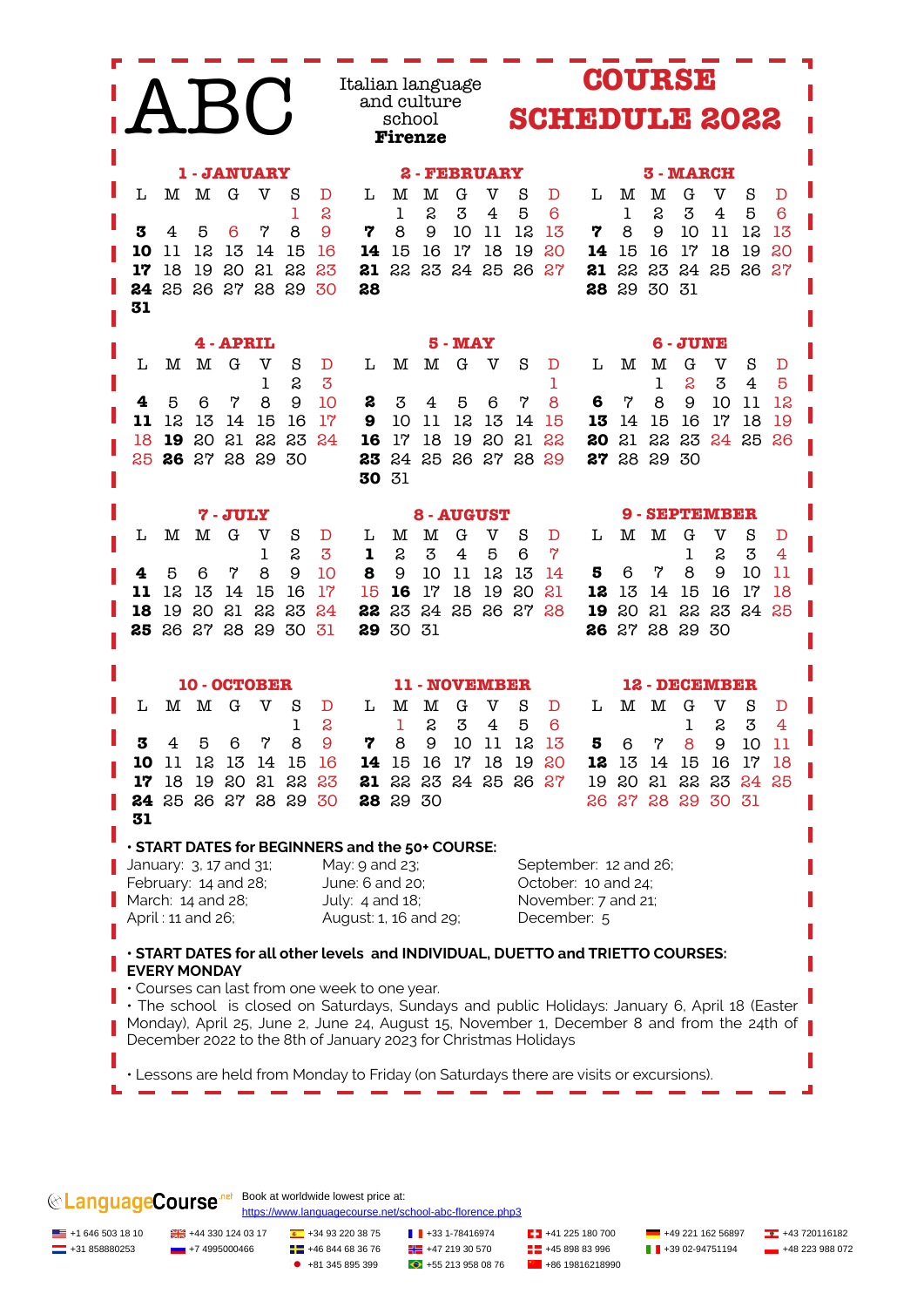#### • STANDARD GROUP COURSE (20 group lessons a week)

1 week : 20 group lessons 2 weeks: 40 group lessons 3 weeks: 60 group lessons 4 weeks: 80 group lessons 5 weeks: 100 group lessons 6 weeks: 120 group lessons 7 weeks: 140 group lessons 8 weeks: 160 group lessons 9 weeks: 180 group lessons 10 weeks: 200 group lessons 11 weeks: 220 group lessons 12 weeks: 240 group lessons 13 weeks: 260 group lessons 14 weeks: 280 group lessons 15 weeks: 300 group lessons 16 weeks: 320 group lessons 17 weeks: 340 group lessons 18 weeks: 360 group lessons 19 weeks: 380 group lessons 20 weeks: 400 group lessons 21 weeks: 420 group lessons 22 weeks: 440 group lessons 23 weeks: 460 group lessons 24 weeks: 480 group lessons 25 weeks: 500 group lessons 26 weeks: 520 group lessons 27 weeks: 540 group lessons 28 weeks: 560 group lessons 29 weeks: 580 group lessons 30 weeks: 600 group lessons 31 weeks: 620 group lessons 32 weeks: 640 group lessons 33 weeks: 660 group lessons 34 weeks: 680 group lessons 35 weeks: 700 group lessons extending the state of the Euro 3.700,000 and 3.700,000 and 3.700,000 and 3.700,000 and 3.700,000 and 3.700,000 and 3.700,000 and 3.700,000 and 3.700,000 and 3.700,000 and 3.700,000 and 3.700,00

| Euro | 240,00   |
|------|----------|
| Euro | 390,00   |
| Euro | 575,00   |
| Euro | 760,00   |
| Euro | 945,00   |
| Euro | 1.110,00 |
| Euro | 1.280,00 |
| Euro | 1.440,00 |
| Euro | 1.580,00 |
| Euro | 1.720,00 |
| Euro | 1.870,00 |
| Euro | 1.980,00 |
| Euro | 2.090,00 |
| Euro | 2.190,00 |
| Euro | 2.280,00 |
| Euro | 2.370,00 |
| Euro | 2.430,00 |
| Euro | 2.500,00 |
| Euro | 2.550,00 |
| Euro | 2.650,00 |
| Euro | 2.700,00 |
| Euro | 2.800,00 |
| Euro | 2.900,00 |
| Euro | 3.000,00 |
| Euro | 3.100,00 |
| Euro | 3.200,00 |
| Euro | 3.300,00 |
| Euro | 3.350,00 |
| Euro | 3.400,00 |
| Euro | 3.450,00 |
| Euro | 3.500,00 |
| Euro | 3.550,00 |
| Euro | 3.600,00 |
| Euro | 3.650,00 |
| Furo | 3700.00  |

ABC - Centro di Lingua e Cultura Italiana - Via dei Bardi, 28 - 50125 Firenze - Italia phone: +39 347 7835483 - Skype: Centro-ABC - info@abcschool.com - www.abcschool.com

## **CanguageCourse** Book at worldwide lowest price at:

#### <https://www.languagecourse.net/school-abc-florence.php3>

<u><del></del></u> +31 858880253 +7 4995000466 + +46 844 68 36 76 + +47 219 30 570 + 45 898 83 996 + +39 02-94751194 +48 223 988 072

+81 345 895 399 +55 213 958 08 76 +86 19816218990

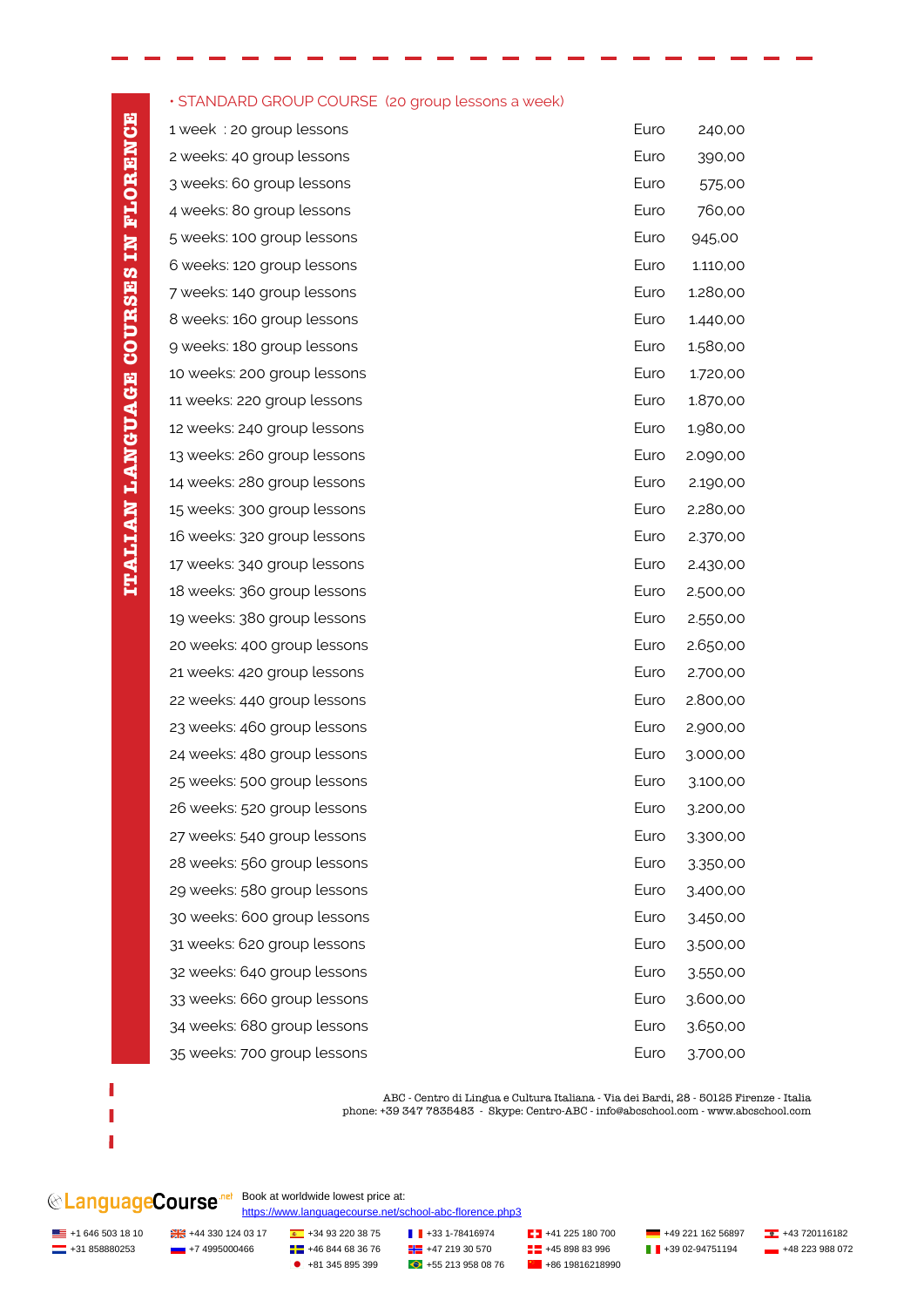| 36 weeks: 720 group lessons                                                     | Euro | 3.750,00 |                         |
|---------------------------------------------------------------------------------|------|----------|-------------------------|
| 37 weeks: 740 group lessons                                                     | Euro | 3.800,00 |                         |
| 38 weeks: 760 group lessons                                                     | Euro | 3.850,00 |                         |
| 39 weeks: 780 group lessons                                                     | Euro | 3.900,00 |                         |
| 40 weeks: 800 group lessons                                                     | Euro | 3.950,00 | <b>FLORENCE</b>         |
| 41 weeks: 820 group lessons                                                     | Euro | 4.000,00 | NI                      |
| 42 weeks: 840 group lessons                                                     | Euro | 4.050,00 |                         |
| 43 weeks: 860 group lessons                                                     | Euro | 4.100,00 | <b>COURSES</b>          |
| 44 weeks: 880 group lessons                                                     | Euro | 4.150,00 |                         |
| 45 weeks: 900 group lessons                                                     | Euro | 4.200,00 |                         |
| 46 weeks: 920 group lessons                                                     | Euro | 4.250,00 |                         |
| 47 weeks: 940 group lessons                                                     | Euro | 4.300,00 |                         |
| 48 weeks: 960 group lessons                                                     | Euro | 4.350,00 |                         |
|                                                                                 |      |          | <b>ITALIAN LANGUAGE</b> |
| · SEMI STANDARD GROUP COURSE (10 group lessons a week, grammar or conversation) |      |          |                         |
| 2 weeks: 20 group lessons                                                       | Euro | 260,00   |                         |
| 3 weeks: 30 group lessons                                                       | Euro | 375,00   |                         |
| 4 weeks: 40 group lessons                                                       | Euro | 480,00   |                         |
| each further week                                                               | Euro | 115,00   |                         |
|                                                                                 |      |          |                         |
| · INTENSIVE GROUP COURSE (30 group lessons a week)                              |      |          |                         |
| 1 week : 30 group lessons                                                       | Euro | 360,00   |                         |
| 2 weeks: 60 group lessons                                                       | Euro | 630,00   |                         |

| 2 weeks: 60 group lessons                                                                          | Euro | 630,00   |  |
|----------------------------------------------------------------------------------------------------|------|----------|--|
| 3 weeks: 90 group lessons                                                                          | Euro | 935,00   |  |
| 4 weeks: 120 group lessons                                                                         | Euro | 1.240,00 |  |
| 5 weeks: 150 group lessons                                                                         | Euro | 1.545,00 |  |
| 6 weeks: 180 group lessons                                                                         | Euro | 1.830,00 |  |
| 7 weeks: 210 group lessons                                                                         | Euro | 2.120,00 |  |
| 8 weeks: 240 group lessons                                                                         | Euro | 2.400,00 |  |
| g weeks: 270 group lessons                                                                         | Euro | 2.600,00 |  |
| 10 weeks: 300 group lessons                                                                        | Euro | 2.920,00 |  |
| 11 weeks: 330 group lessons                                                                        | Euro | 3.180,00 |  |
| 12 weeks: 360 group lessons                                                                        | Euro | 3.420,00 |  |
| each further week                                                                                  | Euro | 255,00   |  |
| Dhama wata 1646 a wake wa wa afo wawtisha wata ia watu wanda ali tha atu dantuwilla a shuga tha Ci |      |          |  |

*Please note: If the minumum of 3 participants is not reached, the student will be given the Standard Group Course plus 3 one-to-one lessons a week.*

ABC - Centro di Lingua e Cultura Italiana - Via dei Bardi, 28 - 50125 Firenze - Italia phone: +39 347 7835483 - Skype: Centro-ABC - info@abcschool.com - www.abcschool.com

**CLanguageCourse**<sup>net</sup> Book at worldwide lowest price at:

<https://www.languagecourse.net/school-abc-florence.php3>

<u>■</u> +1 646 503 18 10 ● <sub>第</sub> +44 330 124 03 17 • <sub>1</sub> +34 93 220 38 75 **+45** +33 1-78416974 **+45** +41 225 180 700 **+49 221 162 56897 +43 720116182** +31 858880253 +7 4995000466 +46 844 68 36 76 +47 219 30 570 +45 898 83 996 +39 02-94751194 +48 223 988 072

+81 345 895 399 **•** +55 213 958 08 76 **• 168 19816218990**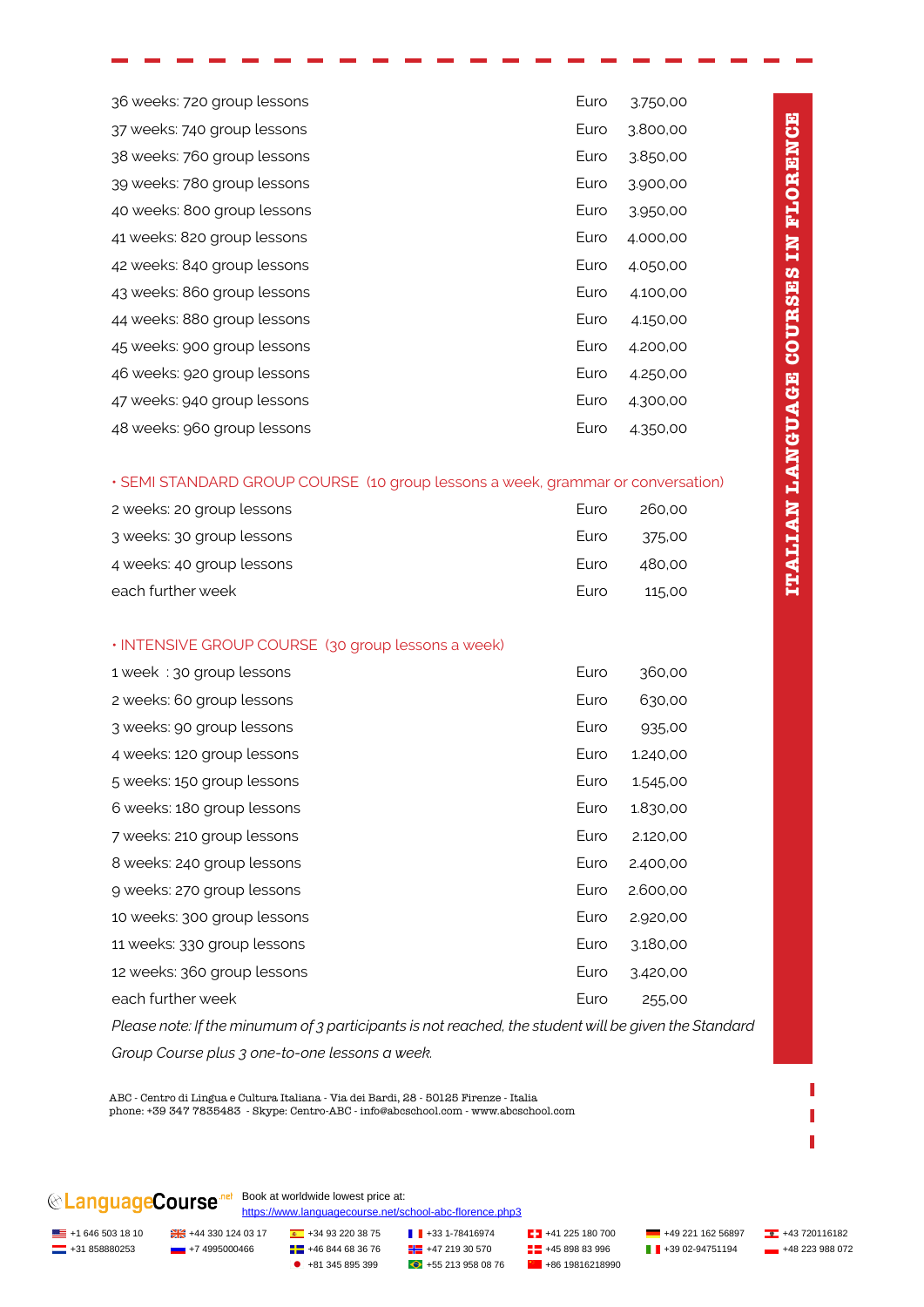## • STANDARD GROUP COURSE PLUS 5 ONE-TO-ONE LESSONS A WEEK

#### GENERAL ITALIAN (20 group lessons + 5 individual lessons a week)

| 1 week : 20 group lessons + 5 individual lessons    | Euro | 430,00   |
|-----------------------------------------------------|------|----------|
| 2 weeks: 40 group lessons + 10 individual lessons   | Euro | 770,00   |
| 3 weeks: 60 group lessons + 15 individual lessons   | Euro | 1.145,00 |
| 4 weeks: 80 group lessons + 20 individual lessons   | Euro | 1.520,00 |
| 5 weeks: 100 group lessons + 25 individual lessons  | Euro | 1.895,00 |
| 6 weeks: 120 group lessons + 30 individual lessons  | Euro | 2.240,00 |
| 7 weeks: 140 group lessons + 35 individual lessons  | Euro | 2.680,00 |
| 8 weeks: 160 group lessons + 40 individual lessons  | Euro | 3.030,00 |
| 9 weeks: 180 group lessons + 45 individual lessons  | Euro | 3.380,00 |
| 10 weeks: 200 group lessons + 50 individual lessons | Euro | 3.700,00 |
| 11 weeks: 220 group lessons + 55 individual lessons | Euro | 4.000,00 |
| 12 weeks: 240 group lessons + 60 individual lessons | Euro | 4.260,00 |
| each further week                                   | Euro | 335,00   |

## • STANDARD GROUP COURSE PLUS 10 ONE-TO-ONE LESSONS A WEEK GENERAL ITALIAN (20 group lessons + 10 individual lessons a week)

| 1 week : 20 group lessons + 10 individual lessons    | Euro | 620,00   |
|------------------------------------------------------|------|----------|
| 2 weeks: 40 group lessons + 20 individual lessons    | Euro | 1.150,00 |
| 3 weeks: 60 group lessons + 30 individual lessons    | Euro | 1.715,00 |
| 4 weeks: 80 group lessons + 40 individual lessons    | Euro | 2.280,00 |
| 5 weeks: 100 group lessons + 50 individual lessons   | Euro | 2.845,00 |
| 6 weeks: 120 group lessons + 60 individual lessons   | Euro | 3.380,00 |
| 7 weeks: 140 group lessons + 70 individual lessons   | Euro | 3.910,00 |
| 8 weeks: 160 group lessons + 80 individual lessons   | Euro | 4.400,00 |
| 9 weeks: 180 group lessons + 90 individual lessons   | Euro | 4.960,00 |
| 10 weeks: 200 group lessons + 100 individual lessons | Euro | 5.480,00 |
| 11 weeks: 220 group lessons + 110 individual lessons | Euro | 5.990,00 |
| 12 weeks: 240 group lessons + 120 individual lessons | Euro | 6.540,00 |
| each further week                                    | Euro | 485,00   |

ABC - Centro di Lingua e Cultura Italiana - Via dei Bardi, 28 - 50125 Firenze - Italia phone: +39 347 7835483 - Skype: Centro-ABC - info@abcschool.com - www.abcschool.com

# **CAnguageCourse**<sup>net</sup> Book at worldwide lowest price at:

#### <https://www.languagecourse.net/school-abc-florence.php3>

T

<u><del></del></u> +31 858880253 +7 4995000466 + +46 844 68 36 76 + +47 219 30 570 + 45 898 83 996 + +39 02-94751194 +48 223 988 072

 $\bullet$  +81 345 895 399  $\bullet$  +55 213 958 08 76  $\bullet$  +86 19816218990

+1 646 503 18 10 +44 330 124 03 17 +34 93 220 38 75 +33 1-78416974 +41 225 180 700 +49 221 162 56897 +43 720116182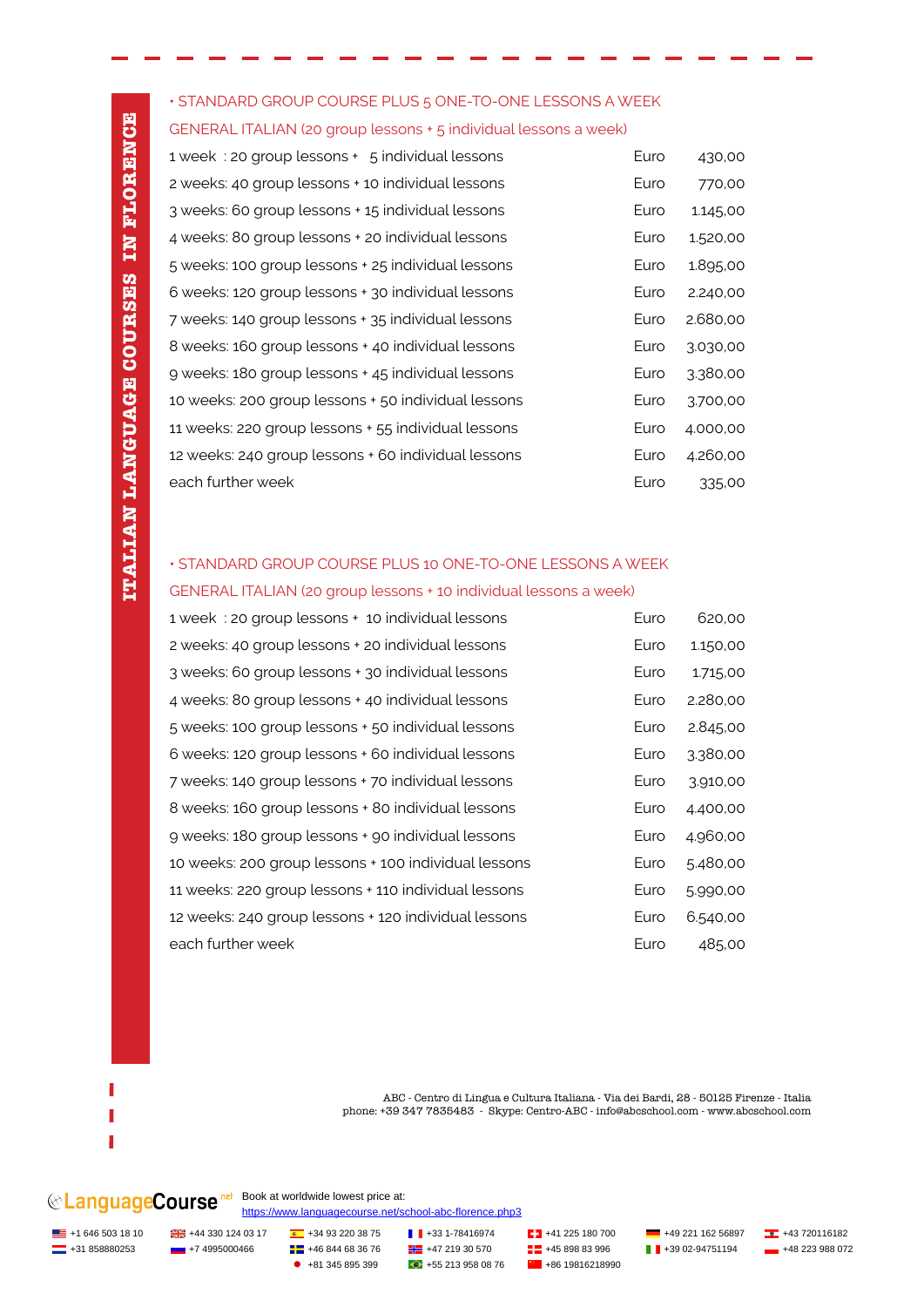## • STANDARD GROUP COURSE PLUS 5 ONE-TO-ONE LESSONS IN PREPARATION FOR AIL / CILS / CELI EXAMS (20 group lessons + 5 individual lessons a week)

1 week : 20 group lessons + 5 individual lessons Euro 430,00 2 weeks: 40 group lessons + 10 individual lessons Euro 770,00 3 weeks: 60 group lessons + 15 individual lessons Euro 1.145,00 4 weeks: 80 group lessons + 20 individual lessons Euro 1.520,00 5 weeks: 100 group lessons + 25 individual lessons Euro 1.895,00 6 weeks: 120 group lessons + 30 individual lessons Euro 2.240,00 7 weeks: 140 group lessons + 35 individual lessons Euro 2.680,00 8 weeks: 160 group lessons + 40 individual lessons Euro 3.030,00 9 weeks: 180 group lessons + 45 individual lessons Euro 3.380,00 10 weeks: 200 group lessons + 50 individual lessons Euro 3.700,00 11 weeks: 220 group lessons + 55 individual lessons Euro 4.000,00 12 weeks: 240 group lessons + 60 individual lessons Euro 4.260,00 each further week each further week expansion of the state of the state of the state of the state of the state of the state of the state of the state of the state of the state of the state of the state of the state of the

## • STANDARD GROUP COURSE PLUS 10 ONE-TO-ONE LESSONS IN PREPARATION FOR AIL / CILS and CELI EXAMS (20 lessons in group + 10 individual lessons a week)

| 1 week : 20 group lessons + 10 individual lessons    | Euro | 620,00   |
|------------------------------------------------------|------|----------|
| 2 weeks: 40 group lessons + 20 individual lessons    | Euro | 1.150,00 |
| 3 weeks: 60 group lessons + 30 individual lessons    | Euro | 1.715,00 |
| 4 weeks: 80 group lessons + 40 individual lessons    | Euro | 2.280,00 |
| 5 weeks: 100 group lessons + 50 individual lessons   | Euro | 2.845,00 |
| 6 weeks: 120 group lessons + 60 individual lessons   | Euro | 3.380,00 |
| 7 weeks: 140 group lessons + 70 individual lessons   | Euro | 3.910,00 |
| 8 weeks: 160 group lessons + 80 individual lessons   | Euro | 4.400,00 |
| 9 weeks: 180 group lessons + 90 individual lessons   | Euro | 4.960,00 |
| 10 weeks: 200 group lessons + 100 individual lessons | Euro | 5.480,00 |
| 11 weeks: 220 group lessons + 110 individual lessons | Euro | 5.990,00 |
| 12 weeks: 240 group lessons + 120 individual lessons | Euro | 6.540,00 |
| each further week                                    | Euro | 485,00   |

ABC - Centro di Lingua e Cultura Italiana - Via dei Bardi, 28 - 50125 Firenze - Italia phone: +39 347 7835483 - Skype: Centro-ABC - info@abcschool.com - www.abcschool.com

#### **CanguageCourse** Rook at worldwide lowest price at: <https://www.languagecourse.net/school-abc-florence.php3>

<u>ES</u> +1 646 503 18 10 <del>D</del> +43 330 124 03 17 **4** +34 93 220 38 75 **+45** +33 1-78416974 **+45 221 182 5180 700 +49 221 162 56897 <b>+43** 720116182

<u>→</u> +31 858880253 +7 4995000466 **+45 246 844 68 36 76** +47 219 30 570 +45 898 83 996 **+48 +48 294751194** +48 223 988 072

+81 345 895 399 +55 213 958 08 76 +86 19816218990

**ITALIAN LANGUAGE COURSES IN FLORENCE ITALIAN LANGUAGE COURSES IN FLORENCE**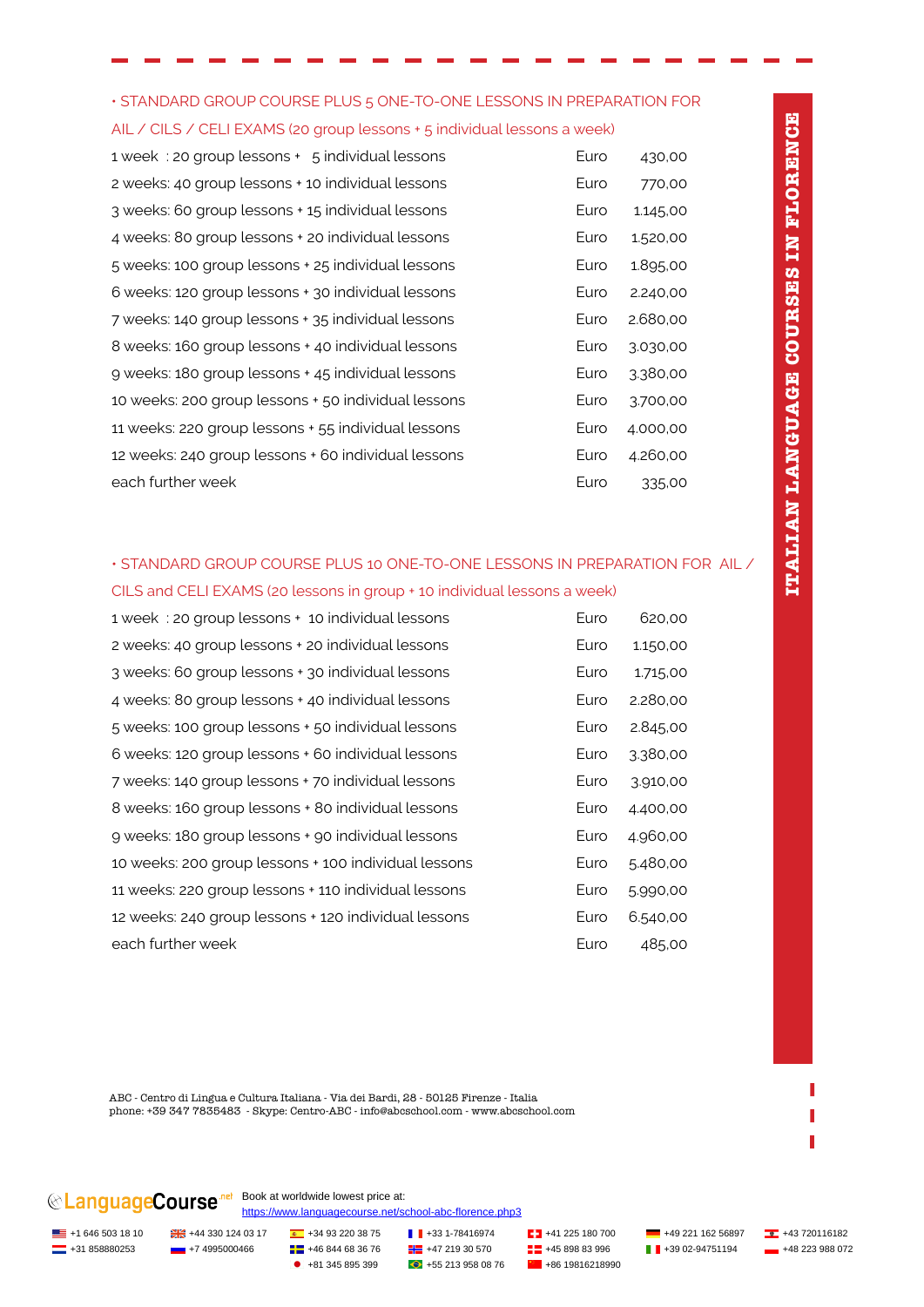## • STANDARD GROUP COURSE PLUS 5 or 10 ONE-TO-ONE LESSONS ABOUT: BUSINESS, HOTEL AND TOURISM, FLIGHT ATTENDANCE, HEALTHCARE and other specific matters see prices of STANDARD GROUP PLUS 5 and 10 COURSE

#### ERASMUS +

STANDARD GROUP COURSE + 5 individual lessons per week focusing on teaching, methodology and teaching practice.

Special course for Italian teachers (LS) in line with the new EU mobility programme for education and training. 1 week: 20 group lessons + 5 individual lessons Euro 510,00 2 weeks: 40 group lessons + 10 individual lessons Euro 870,00

| • INDIVIDUAL COURSE (1 student - 1 teacher) - 1 lesson | Furo | 40.00 |
|--------------------------------------------------------|------|-------|
| • DUETTO COURSE (2 students - 1 teacher) - 1 lesson    | Euro | 50.00 |
| • TRIETTO COURSE (3 students - 1 teacher) - 1 lesson   | Furo | 60.00 |

• 50 + COURSE 20 lessons a week + a Special Program of Art Visits, Tours

| 1 week            | Euro | 400,00   |
|-------------------|------|----------|
| 2 weeks           | Euro | 700,00   |
| 3 weeks           | Euro | 1.050,00 |
| 4 weeks           | Euro | 1.400,00 |
| each further week | Euro | 350,00   |
| .                 |      | .        |

Tickets for museums, other monuments and bus/train tickets are not included.

#### • SCHOOL and COLLEGE GROUP (min. 6 students)

price on request

ABC - Centro di Lingua e Cultura Italiana - Via dei Bardi, 28 - 50125 Firenze - Italia phone: +39 347 7835483 - Skype: Centro-ABC - info@abcschool.com - www.abcschool.com

## **CanguageCourse** Book at worldwide lowest price at:

<https://www.languagecourse.net/school-abc-florence.php3>

 $-$  +31 858880253 +7 4995000466  $-$  +46 844 68 36 76  $+$  +47 219 30 570  $-$  +45 898 83 996  $+$  +39 02-94751194  $-$  +48 223 988 072

 $\bullet$  +81 345 895 399  $\bullet$  +55 213 958 08 76  $\bullet$  +86 19816218990

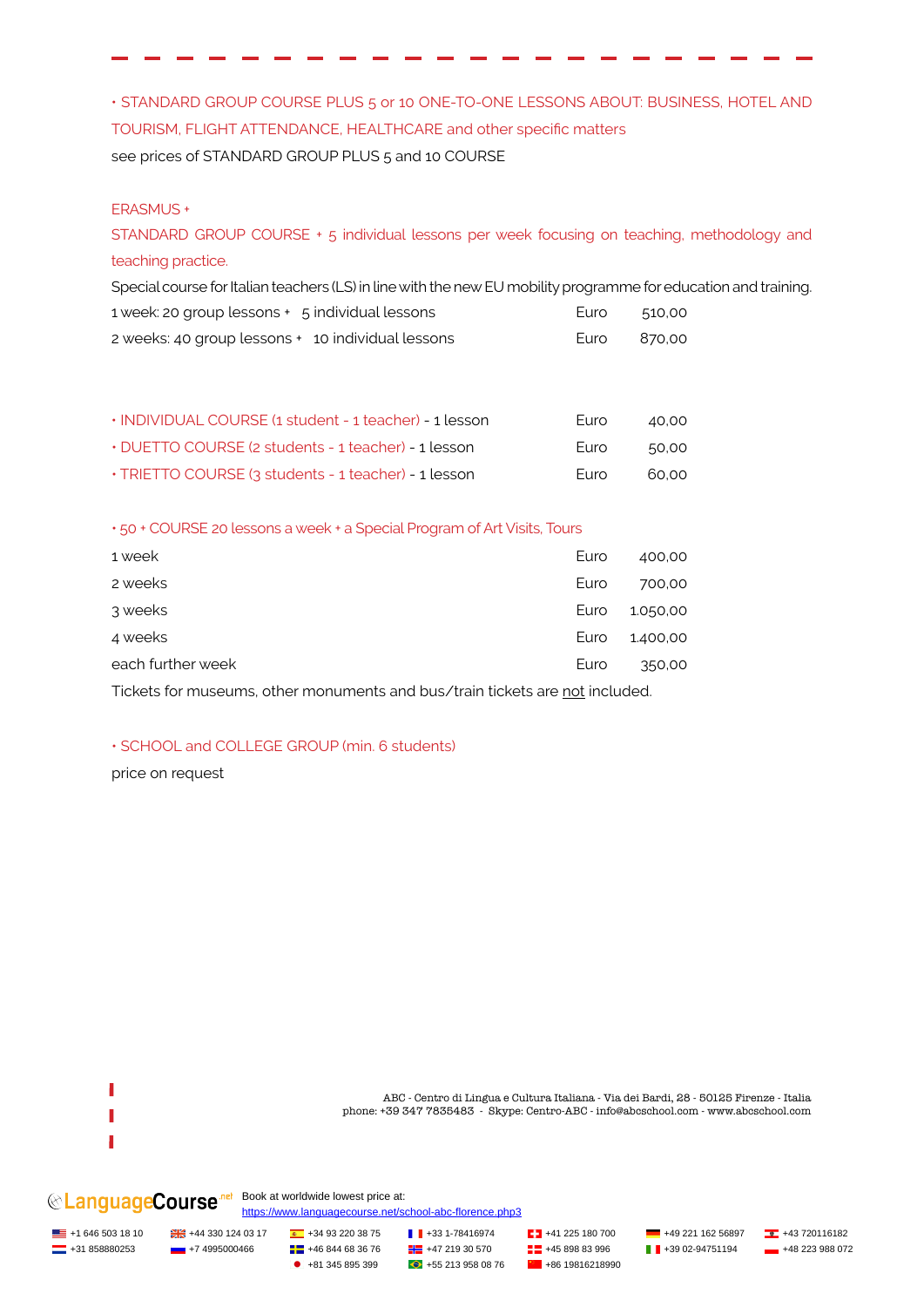| <b>. ITALIAN LANGUAGE PLUS ITALIAN ART HISTORY</b>                                          |             |          |
|---------------------------------------------------------------------------------------------|-------------|----------|
| 10 grammar group lessons / week + 10 one-to-one art history lessons / week                  |             |          |
| 1 week                                                                                      | Euro        | 670,00   |
| each further week                                                                           | Euro        | 650,00   |
| Tickets for museums and other monuments are not included in the price.                      |             |          |
|                                                                                             |             |          |
| . INTENSIVE ART HISTORY COURSE (one-to-one art history lessons)                             |             |          |
| 10 hours                                                                                    | Euro        | 550,00   |
| 20 hours                                                                                    | Euro        | 1.050,00 |
|                                                                                             |             |          |
| • THEMATIC ART HISTORY COURSES (one-to-one lessons)                                         |             |          |
| 5 hours                                                                                     | Euro        | 300,00   |
|                                                                                             |             |          |
| <b>. FIRENZE NELL'ARTE</b>                                                                  |             |          |
| Artisan and art practical courses                                                           |             |          |
| for every 24 hours                                                                          | Euro 750,00 |          |
| Materials are not included in the price and will be decided at the beginning of the course. |             |          |
| The price of the Italian language course is not included.                                   |             |          |
|                                                                                             |             |          |
| · ON LINE LESSON (Skype) - 1 lesson                                                         | Euro        | 38,00    |
|                                                                                             |             |          |
| <b>MUSIC AND SINGING</b>                                                                    |             |          |
| A. Diction course 10 hours                                                                  | Euro        | 500,00   |
|                                                                                             |             |          |

B. Course of the history of Italian opera10 hours **Euro** 500,00 for every additional 10 hours (A or B course) Euro 470,00 C. Singing course 10 hours **Euro** 1.000,00 Singing lessons 1 hour example of the state of the state of the state of the state of the state of the state of the state of the state of the state of the state of the state of the state of the state of the state of the st

• PRE-UNIVERSITY COURSES program and price on request

• FAMILY WITH CHILDREN, FAMILY COURSE: program and price on request

• TEACHER'S COURSES: program and price on request

• ITALIAN LANGUAGE PLUS JEWELLERY: program and price on request

ABC - Centro di Lingua e Cultura Italiana - Via dei Bardi, 28 - 50125 Firenze - Italia phone: +39 347 7835483 - Skype: Centro-ABC - info@abcschool.com - www.abcschool.com

# **CAnguageCourse** Book at worldwide lowest price at:

<https://www.languagecourse.net/school-abc-florence.php3>

+1 646 503 18 10 +44 330 124 03 17 +34 93 220 38 75 +33 1-78416974 +41 225 180 700 +49 221 162 56897 +43 720116182  $-$  +31 858880253 +7 4995000466  $-$  +46 844 68 36 76  $+$  +47 219 30 570  $-$  +45 898 83 996  $+$  +39 02-94751194  $-$  +48 223 988 072

+81 345 895 399 **+65 213 958 08 76** +86 19816218990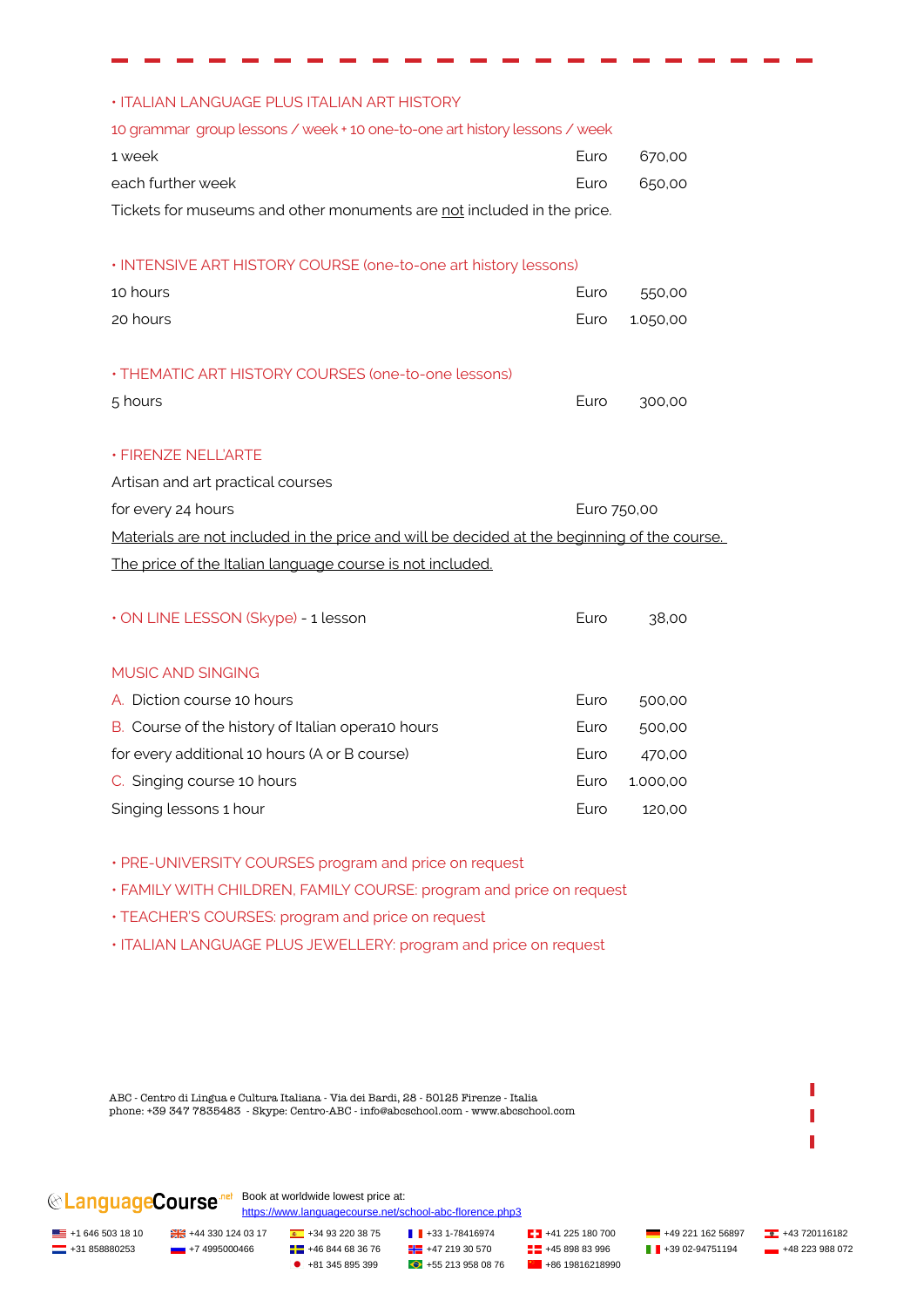

#### • STUDY AT THE ABC SCHOOL IN FLORENCE AND IN SESTRI LEVANTE (Genoa)

Many Italian language courses are available in both locations to experience both Tuscany and Liguria, maintaining continuity in the way they are taught the Italian language as well as the educational materials used.

Please, ask us for the brochure and the price list of our courses in Sestri Levante (Liguria), It is possible to combine the courses you choose and/or create a personal program.



ABC - Centro di Lingua e Cultura Italiana - Via dei Bardi, 28 - 50125 Firenze - Italia phone: +39 347 7835483 - Skype: Centro-ABC - info@abcschool.com - www.abcschool.com

## **CanguageCourse** Book at worldwide lowest price at:

<https://www.languagecourse.net/school-abc-florence.php3>

T

<u>→</u> +31 858880253 +7 4995000466 **+45 246 844 68 36 76** +47 219 30 570 +45 898 83 996 **+47** +39 02-94751194 +48 223 988 072

**•** +81 345 895 399 **•** +55 213 958 08 76 **• +86 19816218990** 

<u>■</u> +1 646 503 18 10 ● <sub>●</sub> +24 330 124 03 17 ● +34 93 220 38 75 **+453 1-78416974 +41 225 180 700 +49 221 162 56897 +43 720116182**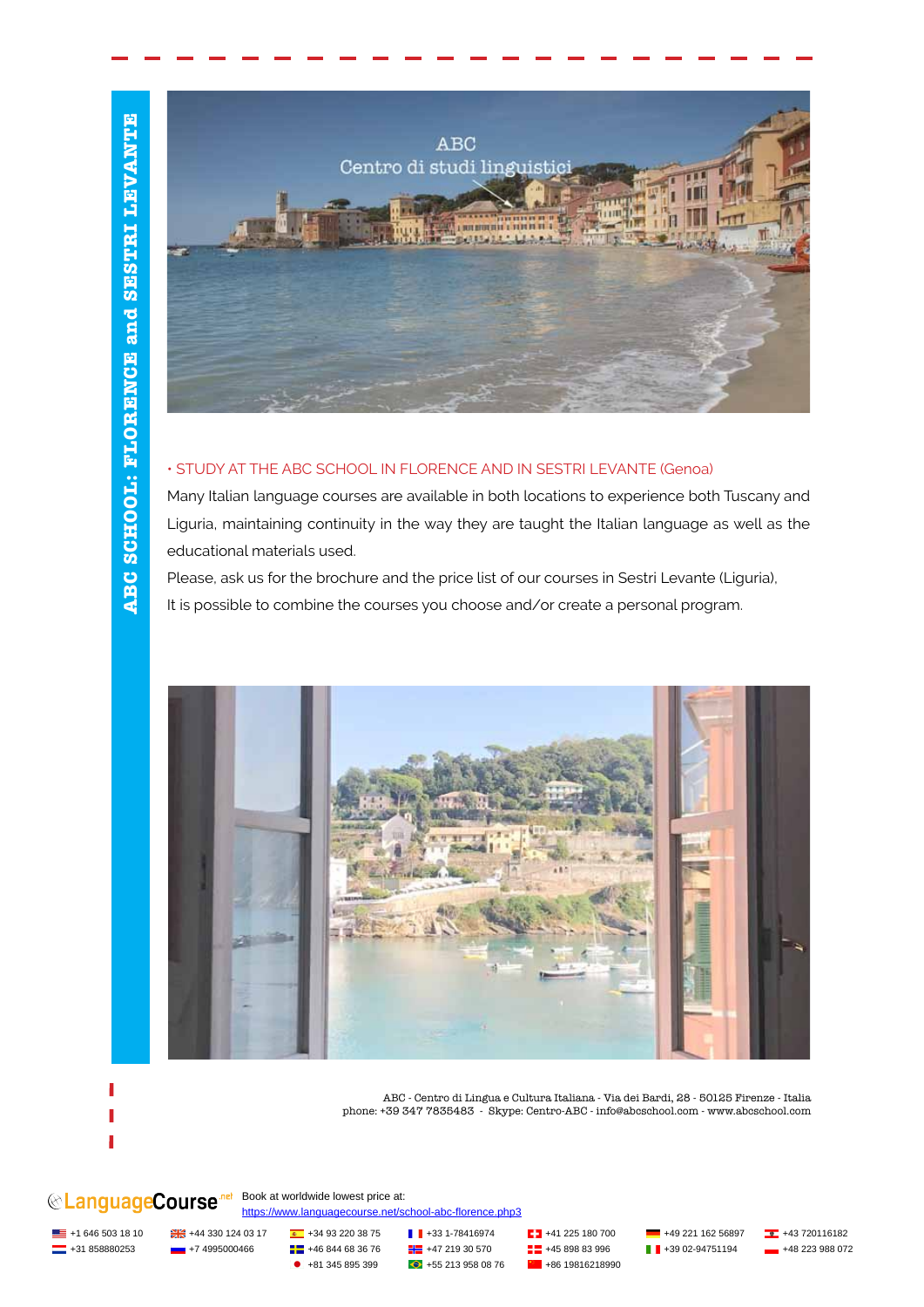|                  | <b>SINGLE ROOM</b> |         | <b>SINGLE ROOM</b> |         | <b>SINGLE ROOM</b> |         |
|------------------|--------------------|---------|--------------------|---------|--------------------|---------|
| weeks/nights     | + kitchen          |         | + breakfast*       |         | + halfboard*       |         |
| $1 \le 6n$       | Euro               | 210,00  | Euro               | 240,00  | Euro               | 318,00  |
| extra night      | Euro               | 35,00   | Euro               | 40.00   | Euro               | 53,00   |
| $2 \times / 13n$ | Euro               | 312,00  | Euro               | 377,00  | Euro               | 546,00  |
| $3 \times 20n$   | Euro               | 480,00  | Euro               | 580,00  | Euro               | 840,00  |
| 4 w / 27 n       | Euro               | 648,00  | Euro               | 783,00  | Euro               | 1134,00 |
| 5 w / 34 n       | Euro               | 816,00  | Euro               | 986,00  | Euro               | 1428,00 |
| 6 w / 41 n       | Euro               | 984,00  | Euro               | 1189,00 | Euro               | 1722,00 |
| 7 w/ 48 n        | Euro               | 1152,00 | Euro               | 1392,00 | Euro               | 2016,00 |
| 8 w / 55 n       | Euro               | 1320,00 | Euro               | 1595,00 | Euro               | 2310,00 |
| 9 w / 62 n       | Euro               | 1488,00 | Euro               | 1798,00 | Euro               | 2604.00 |
| 10 w/ 69 n       | Euro               | 1656,00 | Euro               | 2001,00 | Euro               | 2898,00 |
| 11 w / 76 n      | Euro               | 1824,00 | Euro               | 2204,00 | Euro               | 3192,00 |
| $12 \times 783n$ | Euro               | 1992,00 | Euro               | 2407,00 | Euro               | 3486,00 |
| extra week (7 n) | Euro               | 168,00  | Euro               | 203,00  | Euro               | 294,00  |
| extra night      | Euro               | 24,00   | Euro               | 29,00   | Euro               | 42,00   |

\*Please note: if you choose a room with breakfast or half board you are not allowed to use the kitchen. An extra night on arrival or on departure is possible.

|                  | $\cdot$ DOUBLE ROOM |         | $\cdot$ DOUBLE ROOM |         | <b>.DOUBLE ROOM</b> |         |
|------------------|---------------------|---------|---------------------|---------|---------------------|---------|
| weeks/nights     | + kitchen           |         | + breakfast*        |         | + halfboard*        |         |
| 1 w/6 n          | Euro                | 168,00  | Euro                | 198,00  | Euro                | 276,00  |
| extra night      | Euro                | 28,00   | Euro                | 33,00   | Euro                | 46,00   |
| 2 w / 13 n       | Euro                | 247,00  | Euro                | 312,00  | Euro                | 481,00  |
| $3 \times 20n$   | Euro                | 380,00  | Euro                | 480,00  | Euro                | 740,00  |
| 4 w / 27 n       | Euro                | 513,00  | Euro                | 648,00  | Euro                | 999,00  |
| 5 w / 34 n       | Euro                | 646,00  | Euro                | 816,00  | Euro                | 1258,00 |
| 6 w / 41 n       | Euro                | 779,00  | Euro                | 984,00  | Euro                | 1517,00 |
| 7 w/ 48 n        | Euro                | 912,00  | Euro                | 1152,00 | Euro                | 1776,00 |
| 8 w / 55 n       | Euro                | 1045,00 | Euro                | 1320,00 | Euro                | 2035,00 |
| 9 w / 62 n       | Euro                | 1178,00 | Euro                | 1488,00 | Euro                | 2294,00 |
| 10 w/ 69 n       | Euro                | 1311,00 | Euro                | 1656,00 | Euro                | 2553,00 |
| 11 w / 76 n      | Euro                | 1444,00 | Euro                | 1824,00 | Euro                | 2812,00 |
| 12 w / 83 n      | Euro                | 1577,00 | Euro                | 1992,00 | Euro                | 3071,00 |
| extra week (7 n) | Euro                | 133,00  | Euro                | 168,00  | Euro                | 259,00  |
| extra night      | Euro                | 19,00   | Euro                | 24,00   | Euro                | 37,00   |

Prices per person. Double room is guaranteed only for two students enrolling together.

\* Please note: if you choose a room with breakfast or half board you are not allowed to use

the kitchen. An extra night on arrival or on departure is possible.

• INDEPENDENT APARTMENT: prices on request.

ABC - Centro di Lingua e Cultura Italiana - Via dei Bardi, 28 - 50125 Firenze - Italia phone: +39 347 7835483 - Skype: Centro-ABC - info@abcschool.com - www.abcschool.com

# **CAnguageCourse**<sup>net</sup> Book at worldwide lowest price at:

<https://www.languagecourse.net/school-abc-florence.php3>

<u>■</u> +1 646 503 18 10 + 43 30 124 03 17 + 34 93 220 38 75 + 34 53 220 38 75 + 43 3178416974 +43 225 180 700 +49 221 162 56897 + 43 720116182 <u><del></del></u> +31 858880253 +7 4995000466 + +46 844 68 36 76 + +47 219 30 570 + 45 898 83 996 + +39 02-94751194 +48 223 988 072

 $\bullet$  +81 345 895 399  $\bullet$  +55 213 958 08 76  $\bullet$  +86 19816218990

**ACCOMMODATION IN FLORENCE: HIGH STANDARD ACCOMMODATION IN FLORENCE: HIGH STANDARD**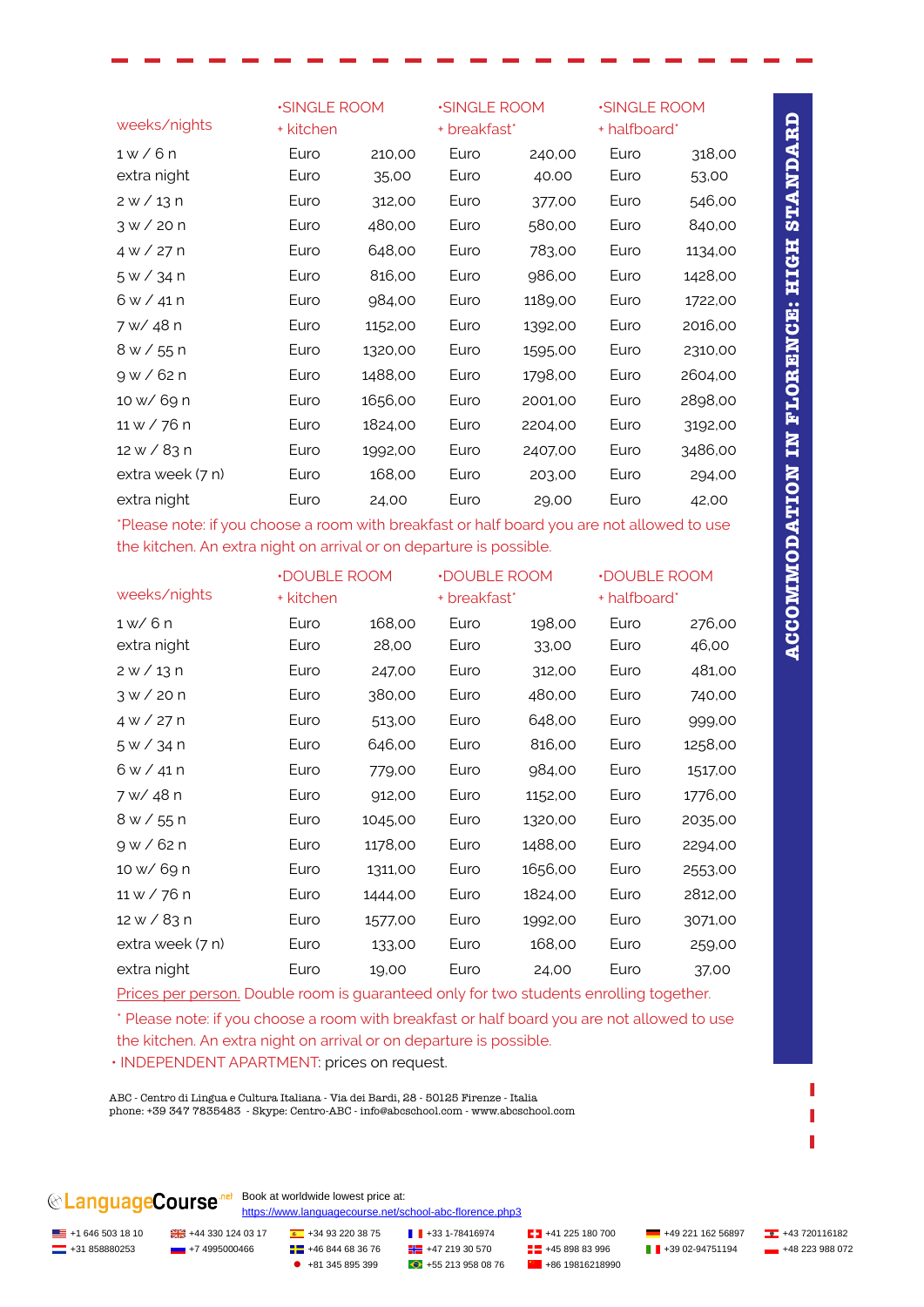|                                                                                 | <b>SINGLE ROOM</b><br>+ kitchen |        | <b>SINGLE ROOM</b><br>+ halfboard* |         |
|---------------------------------------------------------------------------------|---------------------------------|--------|------------------------------------|---------|
| weeks/nights                                                                    |                                 |        |                                    |         |
| 1 w / 7 n                                                                       | Euro                            | 190,00 | Euro                               | 280,00  |
| 2 w / 14 n                                                                      | Euro                            | 290,00 | Euro                               | 560,00  |
| 3 w / 21 n                                                                      | Euro                            | 420,00 | Euro                               | 840,00  |
| 4 w / 28 n                                                                      | Euro                            | 520,00 | Euro                               | 1080,00 |
| extra night                                                                     | Euro                            | 20.00  | Euro                               | 40,00   |
| *Ploase note: if you choose a room with half board you are not allowed to use t |                                 |        |                                    |         |

\*Please note: if you choose a room with half board you are not allowed to use the kitchen.

An extra night on arrival or on departure is possible.

| weeks/nights      | <b>.DOUBLE ROOM</b><br>+ kitchen |        | <b>.DOUBLE ROOM</b><br>+ halfboard* |        |
|-------------------|----------------------------------|--------|-------------------------------------|--------|
| 1 w / 7 n         | Euro                             | 130,00 | Euro                                | 210,00 |
| 2 w / 14 n        | Euro                             | 230,00 | Euro                                | 420,00 |
| $3 \times 21n$    | Euro                             | 330,00 | Euro                                | 630,00 |
| 4 w / 28 n        | Euro                             | 380,00 | Euro                                | 840,00 |
| extra night       | Euro                             | 17,00  | Euro                                | 30,00  |
| Driano por porono |                                  |        |                                     |        |

Prices per person.

Double room is guaranteed only for two students enrolling together.

\* Please note: if you choose a room with half board you are not allowed to use the kitchen.

An extra night on arrival or on departure is possible.

• HOTEL from 1 to 5 stars. Prices on request. Please note: We advise to book accommodation at least 4 weeks before your course starts.

• TRANSFER: from Florence airport or Florence train station to accommodation: Euro 70

ABC - Centro di Lingua e Cultura Italiana - Via dei Bardi, 28 - 50125 Firenze - Italia phone: +39 347 7835483 - Skype: Centro-ABC - info@abcschool.com - www.abcschool.com

**CAnguageCourse**<sup>net</sup> Book at worldwide lowest price at:

<https://www.languagecourse.net/school-abc-florence.php3>

<u><del></del></u> +31 858880253 +7 4995000466 + +46 844 68 36 76 + +47 219 30 570 + 45 898 83 996 + +39 02-94751194 +48 223 988 072

 $\bullet$  +81 345 895 399  $\bullet$  +55 213 958 08 76  $\bullet$  +86 19816218990

<u>Est</u> +1 646 503 18 10 + <del>2.</del> +44 330 124 03 17 +43 93 220 38 75 +433 1-78416974 +41 225 180 700 +49 221 162 56897 +43 720116182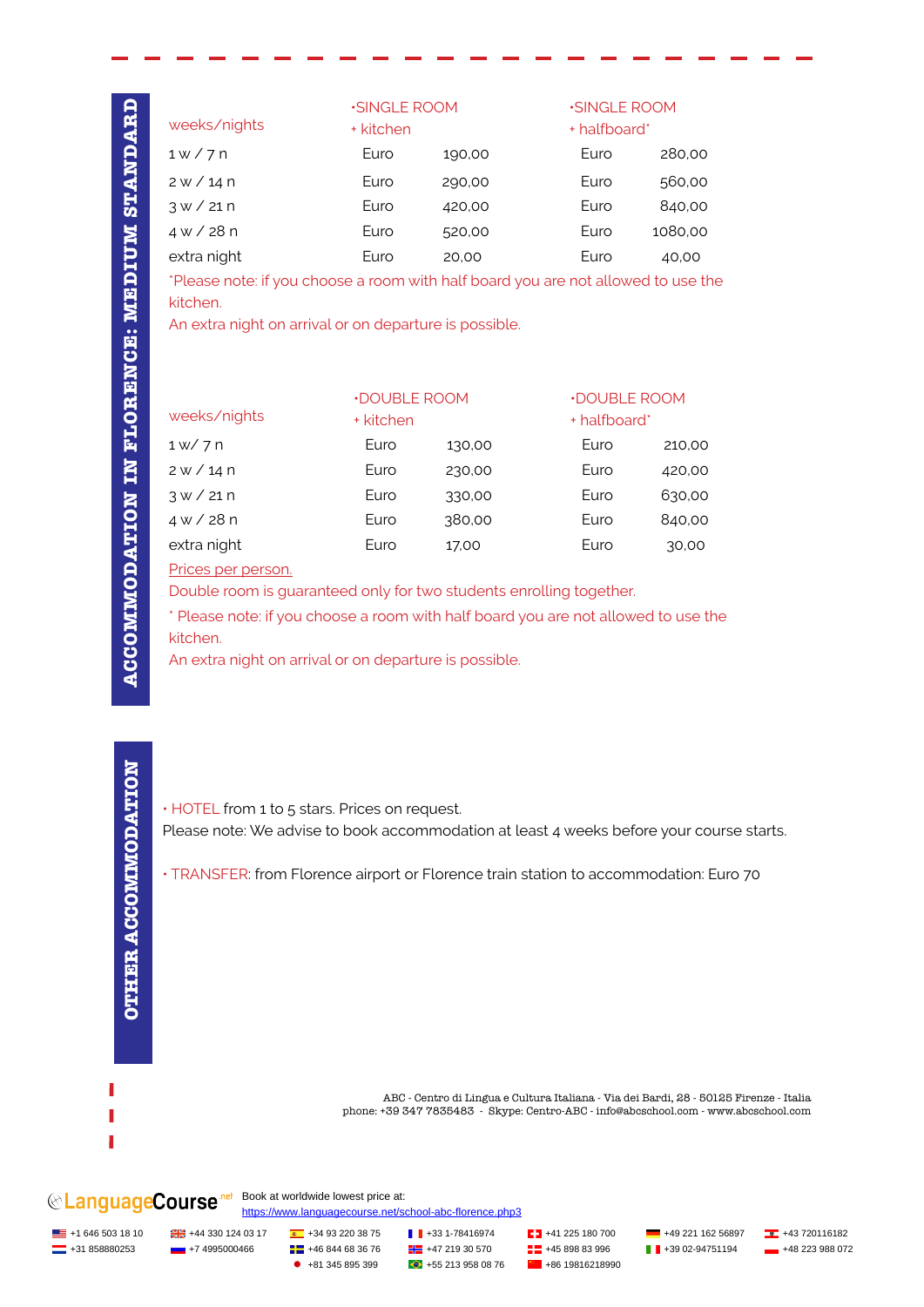#### **ACCOMMODATION: RULES**

**Rooms with use of the kitchen, rooms with breakfast, rooms with breakfast and dinner:** 

Most of our selected rooms is within a walking distance of the school, 20/30 minutes maximum.

The school acts only as an intermediary and takes no responsability regarding the relationship between landladies/landlords and students.

*• Booking*: we advise you to book accommodation at least 4 weeks before your course starts.

Your accommodation is arranged from the Sunday before your course starts, until the Saturday after it finishes. One extra night is possible on arrival and departure

*• Minimum stay*: 6 nights

*• Housing check in*: Please contact the owner of the apartment at least one week before your arrival.

The check in is from 4 pm to 10 pm. In case of delay, please contact the owner.

*• Housing check out*: until 10 am.

*• Keys:* the owner of your accommodation will give you the keys. You should be very careful not to lose them or you must pay for replacement of the locks and keys.

*• Single room use of the kitchen*: as the kitchen is shared with the host family and/or other students, you are expected to leave it clean and tidy.

*• Single room with breakfast or halfboard*: let your host know as soon as possible, if you intend to miss a meal. In any case there will not be any refund. If you are staying out for the night you should leet your host know as not to cause unneccessary concerns. Please inform your hostfamily if you have any allergies or intollerances.

*• Bed linen:* provided and changed every week

*• Towels*: provided

*• Laundry:* provided once a week for free

*• Heating*: Italian homes are generally heated at certain times of the day and only in winter, from November 1st till March 31st.

*• Internet*: most of the accommodation has wifi

*• Friend and visitors*: you are not allowed to bring friends home or invite them to stay overnight.

#### **CANCELLATION POLICY**

Accommodation cancellation should be sent to the school by email.

## **Rooms with use of the kitchen, rooms with breakfast, rooms with breakfast and dinner**

If the cancellation is made within 21 days before the beginning of the course, the school will retain one week accommodation fee.

If the cancellation is made more than 21 days before the beginning of the course, no penalty shall be paid.

There are no special prices or refunds for late arrivals or early departures.

ABC - Centro di Lingua e Cultura Italiana - Via dei Bardi, 28 - 50125 Firenze - Italia phone: +39 347 7835483 - Skype: Centro-ABC - info@abcschool.com - www.abcschool.com

**CAnguageCourse** Book at worldwide lowest price at:

<https://www.languagecourse.net/school-abc-florence.php3>

<u>ES</u> +1 646 503 18 10 <del>D</del> +43 330 124 03 17 **4** +34 93 220 38 75 **+45** +33 1-78416974 **+45 221 182 5180 700 +49 221 162 56897 <b>+43** 720116182  $\bullet$  +31 858880253 +7 4995000466  $\bullet$  +45 446 844 68 36 76  $\bullet$  +47 219 30 570  $\bullet$  = +45 898 83 996  $\bullet$  +39 02-94751194 +48 223 988 072

 $\bullet$  +81 345 895 399  $\bullet$  +55 213 958 08 76  $\bullet$  +86 19816218990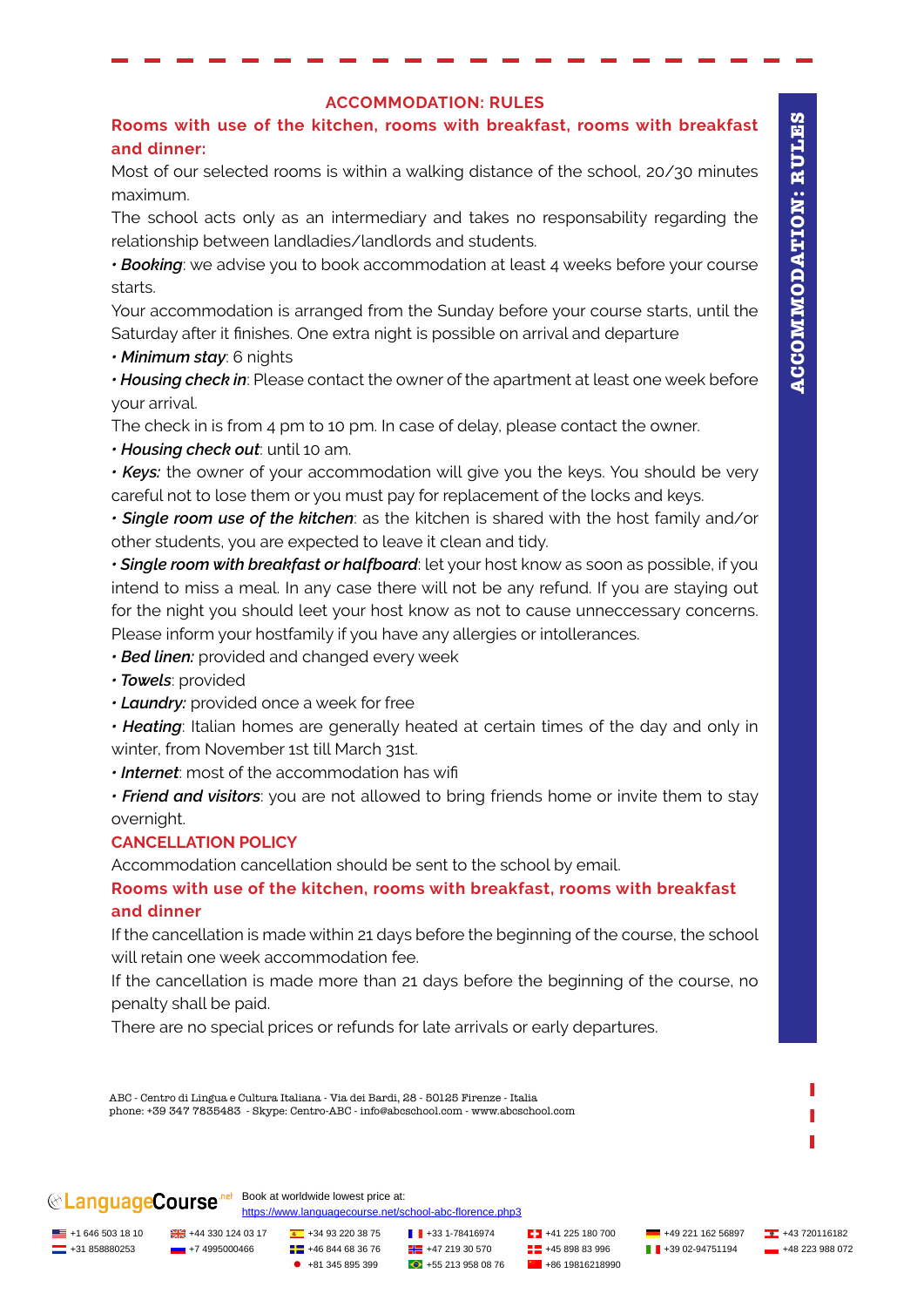#### **Independent apartment**

If the cancellation is made within 21 days before the beginning of the course, the school will retain one week accommodation fee.

If the cancellation is made more than 21 days before the beginning of the course, no penalty shall be paid.

There are no special prices or refunds for late arrivals or early departures.

Please note that in some cases a deposit of 30% is required.

This does not depend on the school. In this case, if there is a cancellation within 21 days, the school will retain the deposit.



ABC - Centro di Lingua e Cultura Italiana - Via dei Bardi, 28 - 50125 Firenze - Italia phone: +39 347 7835483 - Skype: Centro-ABC - info@abcschool.com - www.abcschool.com

**CAnguageCourse**<sup>net</sup> Book at worldwide lowest price at:

<https://www.languagecourse.net/school-abc-florence.php3>

<u><del></del></u> +31 858880253 +7 4995000466 + +46 844 68 36 76 + +47 219 30 570 + 45 898 83 996 + +39 02-94751194 +48 223 988 072

 $\bullet$  +81 345 895 399  $\bullet$  +55 213 958 08 76  $\bullet$  +86 19816218990

<u>■</u> +1 646 503 18 10 ● <sub>●</sub> +24 330 124 03 17 ● +34 93 220 38 75 **+453 1-78416974 +41 225 180 700 +49 221 162 56897 +43 720116182**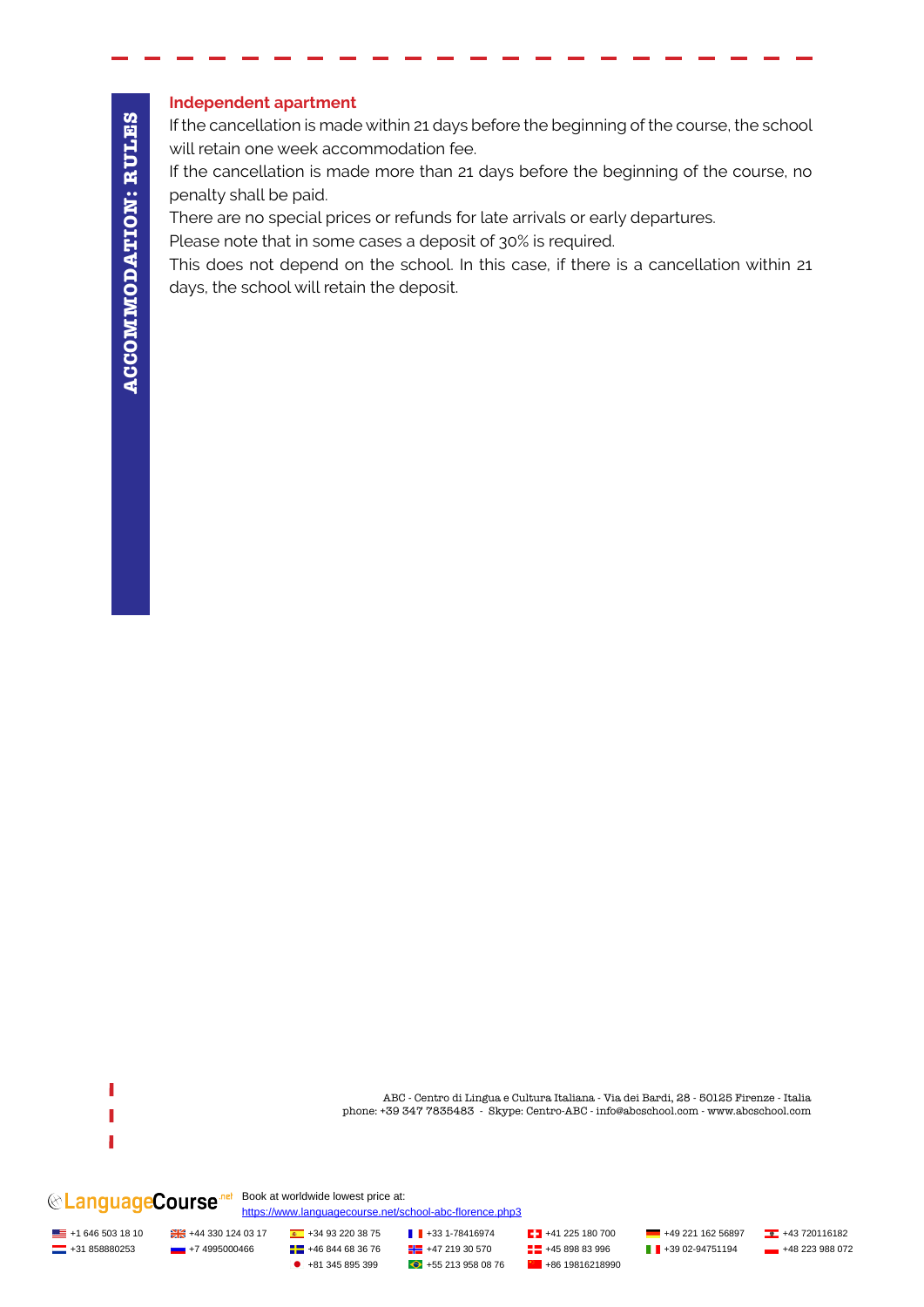#### **• CLASSES OF MAXIMUM 10 STUDENTS**

• Courses can last from 1 week to 1 year.

**• REGISTRATION FEE (valid for 12 months): 60 EURO** + variable fee dependig on the duration of the stay. It includes: Didactic materials, Organization of the afternoon and Saturday activities program, Assistance in finding accomodation, Oral and written entrance test, Certificate of attendance, Orientation meeting and brief city tour, City Map.

#### **Duration of the lessons**

• STANDARD GROUP COURSE, SEMI STANDARD GROUP COURSE, INTENSIVE GROUP COURSE, 50+ COURSE: ONE LESSON 45 MINUTES.

• INDIVIDUAL PLUS LESSONS: ONE LESSON 55 MINUTES.

• INDIVIDUAL, DUETTO and TRIETTO COURSES: ONE LESSON 55 MINUTES.

#### **Lessons timetable**

- Grammar: 9:00 10:30; Conversation: 10:45 12:15
- Group lessons in the afternoon (Intensive course): 13:00 14:30 or 14:45-16:15
- Individual lessons in the afternoon (Plus 5 courses): 13:00 13:55 or 14:00 14:55
- Individual lessons in the afternoon (Plus 10 courses): 13:00 14:50
- 50+ Course: Grammar: 9:00 10:30; Conversation: 10:45 12:15. Activities in the afternoon.

#### **• At certain times of year, group lessons could take place in the morning or in the afternoon.**

- We teach all levels but if it is not possible to match you to a group according to your level, then we will offer you individual lessons for the same price.
- There are no special prices or refunds for late arrivals or early departures.

**APPLICATION**: You can write us an e-mail **info@abcschool.com** and we will answer you immediately.

To enroll in a course it is necessary to send 30% of the fee of the chosen course by one of the following options:

- By Bank, Account Holder: L' Arca s.r.l.

Account number: 1000/13063

Banca Intesa San Paolo, Via M. Bufalini 4 - 50122 FIRENZE

IBAN: IT57W0306902887100000013063 - BIC/SWIFT: BCITITMM

- By Credit Card: VISA - EUROCARD - MASTERCARD

**PLEASE NOTE:** In the case of a cancellation before the beginning of the course, the school will retain the deposit (30% of the fee)

The ABC School of Florence reserves following rights:

- to make no refunds (both for course and accommodation) once the course has begun; - to change course programmes without any prior notice in the event of unforeseen circumstances beyond our control; furthermore, the school is not liable in the event of the school being unable to supply services to which is contractually bound resulting from causes

outside the school's control such as, but not limited to, natural disasters, government actions, pandemics, and the like. Refunds will not be made in such circumstances.

- to refuse claims which have not been made by a student during her/his stay at the ABC School and within 14 days after departure or termination of her/his course;

- to refuse claims made by a third person appointed by the student to act in her/his name.

ABC - Centro di Lingua e Cultura Italiana - Via dei Bardi, 28 - 50125 Firenze - Italia phone: +39 347 7835483 - Skype: Centro-ABC - info@abcschool.com - www.abcschool.com

# **CAnguageCourse**<sup>net</sup> Book at worldwide lowest price at:

<https://www.languagecourse.net/school-abc-florence.php3>

<u>ES</u> +1 646 503 18 10 <del>D</del> +43 330 124 03 17 **4** +34 93 220 38 75 **+45** +33 1-78416974 **+45 221 182 5180 700 +49 221 162 56897 <b>+43** 720116182  $\bullet$  +31 858880253 +7 4995000466  $\bullet$  +45 446 844 68 36 76  $\bullet$  +47 219 30 570  $\bullet$  = +45 898 83 996  $\bullet$  +39 02-94751194 +48 223 988 072

 $\bullet$  +81 345 895 399  $\bullet$  +55 213 958 08 76  $\bullet$  +86 19816218990

# *XIddy* OL MOH **HOW TO APPLY**